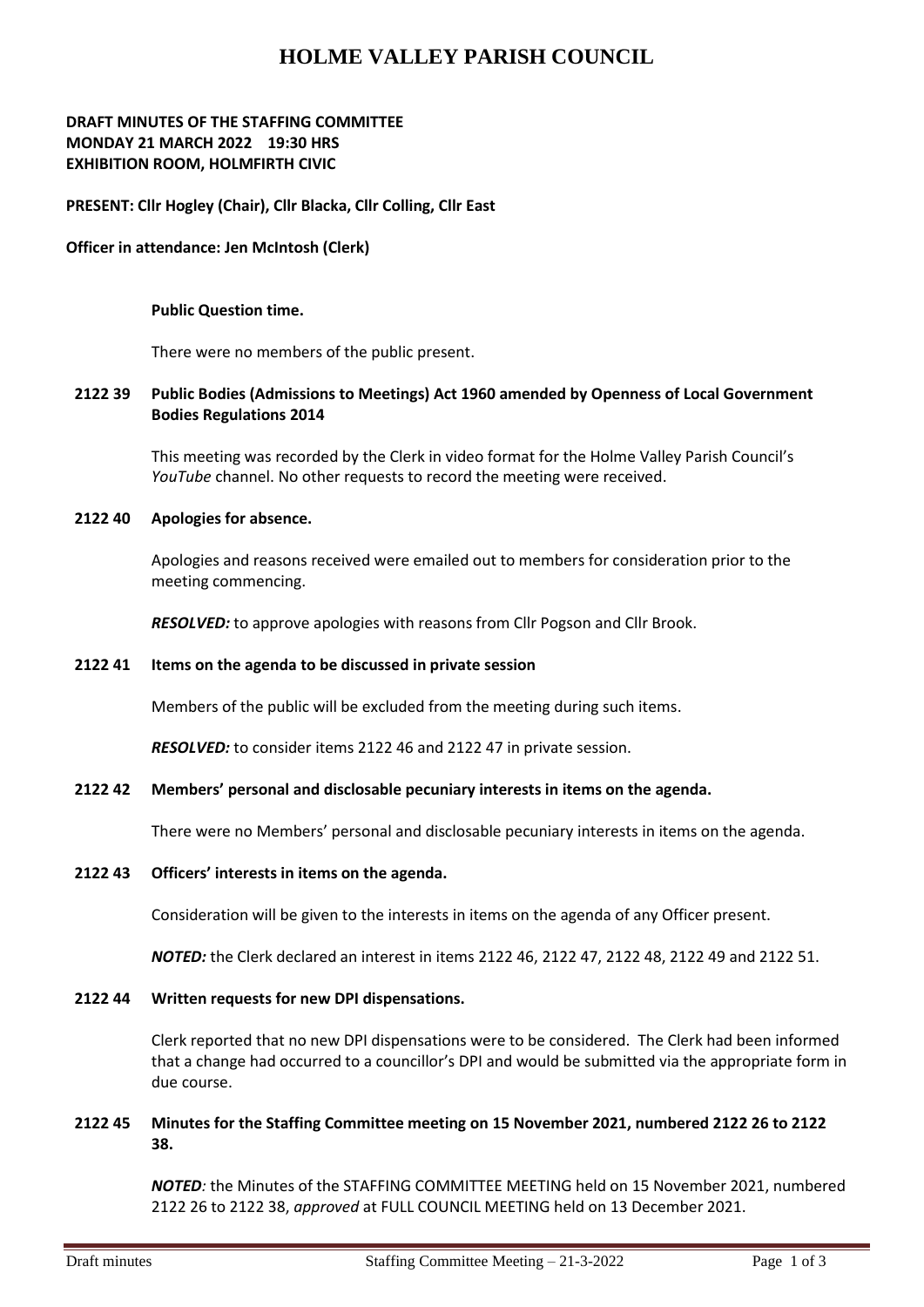## **2122 46 Staff pay award and 2021-22 and 2022-23 staffing costs budget**

This item was heard in private session in line with the earlier resolution from item 2122 41.

*NOTED:* the new National salary award for local government staff has been applied to HVPC staff salaries.

Clerk to check with Deputy Clerk/RFO whether salary needs separating out from the budget line Community Mobilisation to ensure recording of salary costs is in line with local government guidelines. Clerk to email out response to Committee members.

Clerk to contact previous member of staff regarding monies to be paid to them as a result of the pay award.

## **2122 47 Appraisal/supervision 2021-22**

This item was heard in private session in line with the earlier resolution from item 2122 41.

*NOTED:* Update received from the Clerk on appraisal/supervision 2021-22.

Clerk to include agenda items for FULL COUNCIL to note that the 6 month probationary period has been successfully completed and that all staff are performing well.

## **2122 48 Report on the impact to date of the temporary contractual hours change from 25 to 32 hours per week for the Clerk from 1st January 2022.**

The Clerk and *Staff Performance and Development Lead* reported on the impact to date of the contractual hours change, including a breakdown of how time is being spent.

*NOTED:* recommendation to be taken to FULL COUNCIL for the Clerk to continue with the additional hours.

Additional hours to be formally reviewed at 18 July STAFFING COMMITTEE meeting.

#### **2122 49 Staffing workloads and strategic working**

The Clerk reported on approaches being taken to enable officers to work more strategically. This included the allocation of seven additional hours per week to the Clerk on a temporary basis.

The Deputy Clerk/RFO's time may need further rebalancing to allow for a greater focus on finance strategy. Moving the clerking of the PUBLICATIONS AND COMMUNICATIONS COMMITTEE to the Clerk had been a starting point for this. The creation of an Assistant Clerk post to clerk the PLANNING COMMITTEE in place of the Deputy Clerk is being explored. It is estimated that the role would be equivalent to 3 hours per week. The Deputy Clerk/RFO is to keep a log of all work/time associated with the PLANNING COMMITTEE and this will be reviewed in time to bring any resulting costed recommendations for consideration to the STAFFING COMMITTEE meeting on 18 July 2022, including job description and possible appointment procedure.

# **2122 50 The role of Climate Emergency Co-ordinator**

The Clerk reported that the *Climate Emergency Co-ordinator* role was established 17 August 2020, initially as a one year contract, then extended in 2021 through to 16 August 2022. The post has been a coordinating role with a set pay point of £12,000 for 18 hours per week. Contractually, all leave entitlements, pension rights and so forth are the same as for other council employees.

The CLIMATE EMERGENCY STANDING COMMITTEE (CESC) will review the need for continuation of the role at its next meeting on 27 June 2022.